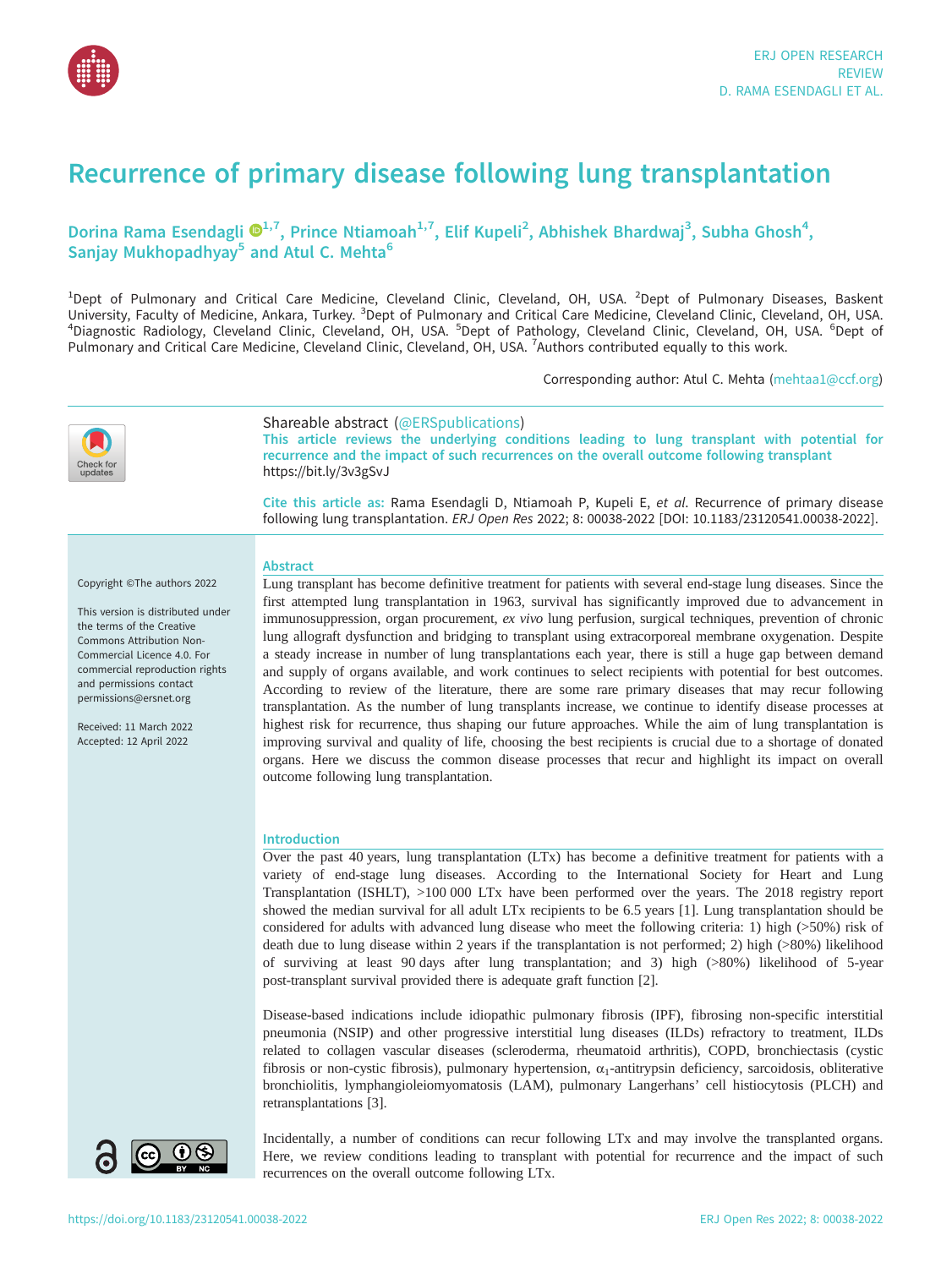#### Lymphangioleiomyomatosis

Lymphangioleiomyomatosis is a rare, female-predominant, low-grade neoplastic disorder with a prevalence of two per one million [[4](#page-8-0)]. It is a progressive, cystic lung disease with abnormal proliferation of atypical smooth muscle-like cells and is either sporadic (S-LAM) or related to tuberous sclerosis complex (TSC-LAM) [[5](#page-8-0)]. The disease course of LAM is variable and ranges from mild, stable disease to progressive respiratory failure, with an estimated median survival of over 20 years [[6](#page-8-0)].

Histologically, the LAM cells have both melanoma-related antigens and smooth muscle antigens which are useful for identification [[4](#page-8-0)]. LAM cells possess bi-allelic inactivation of TSC, a tumour suppressor gene that activates the mTOR pathway, which leads to an uncontrolled proliferation and metastasis of LAM cells.

The goal of treatment is mainly the relief of symptoms and management of complications. The MILES study showed that sirolimus treatment could stabilise the function of lung and improve the quality of life [\[7\]](#page-8-0). On the other hand, OPRESCU et al. [[8](#page-8-0)] in 2013 showed that such therapy does not improve the outcome of disease.

In patients with respiratory failure who have exhausted all medical therapies, LTx may be the only recourse [\[9\]](#page-8-0). The first reported lung transplant procedure for LAM was a combined heart–lung transplantation in 1984 [\[10](#page-8-0)]. According to 2019 ISHLT data, a total of 582 LTx were performed for LAM between 1995 and 2018 [\[11](#page-8-0), [12](#page-8-0)].

The recurrence of LAM (R-LAM) following LTx is rare and only 23 cases have been reported in the literature. It is evident that LAM could recur as early as within 2 months after LTx (figures 1 and [2\)](#page-2-0). The database from Europe and Japan demonstrated a recurrence rate around 6–7% for LAM after transplantation [\[13](#page-8-0)–[15\]](#page-9-0). The recurrence is rare, and the post-transplant survival of these patients when compared to other indications is better and does not compromise long-term survival. The estimated five-year post-transplant survival among LAM patients is between 60% and 70% [[13, 14](#page-8-0), [16](#page-9-0)].

Regarding the possible mechanism of recurrence, genetic analysis by KARBOWNICZEK et al. [\[5\]](#page-8-0) concluded that LAM cells metastasise to the allograft lung after transplantation, despite their histologically benign features. This is likely facilitated by immunosuppression along with genetic predisposition.

It is not very clear when to start mTOR inhibitors as LAM recurrence is mostly asymptomatic. It is unlikely that a large, randomised trial among these patients is feasible due to its rarity; however, we suggest that in LTx recipients with LAM, sirolimus should be considered as a primary anti-rejection medication either as a mono or as a dual therapy with a calcineurin inhibitor (CNI) [\[17](#page-9-0)]. This can be done in the context of CNI-sparing regimens or using a second antiproliferative medication instead of mycophenolate or azathioprine. Whether these would benefit from life-long mTOR-inhibitor therapy remains to be established.

Patients undergoing LTx for LAM have acceptable morbidity and satisfactory survival. The median survival following LTx in LAM is 12 years and better than other lung diseases [[18\]](#page-9-0). It is important to investigate the



FIGURE 1 Computed tomography of the chest. Right upper lobe nodules with bilateral interstitial infiltrates and scattered ground–glass opacities proven to be recurrent lymphangioleiomyomatosis following lung transplantation during a surveillance bronchoscopy.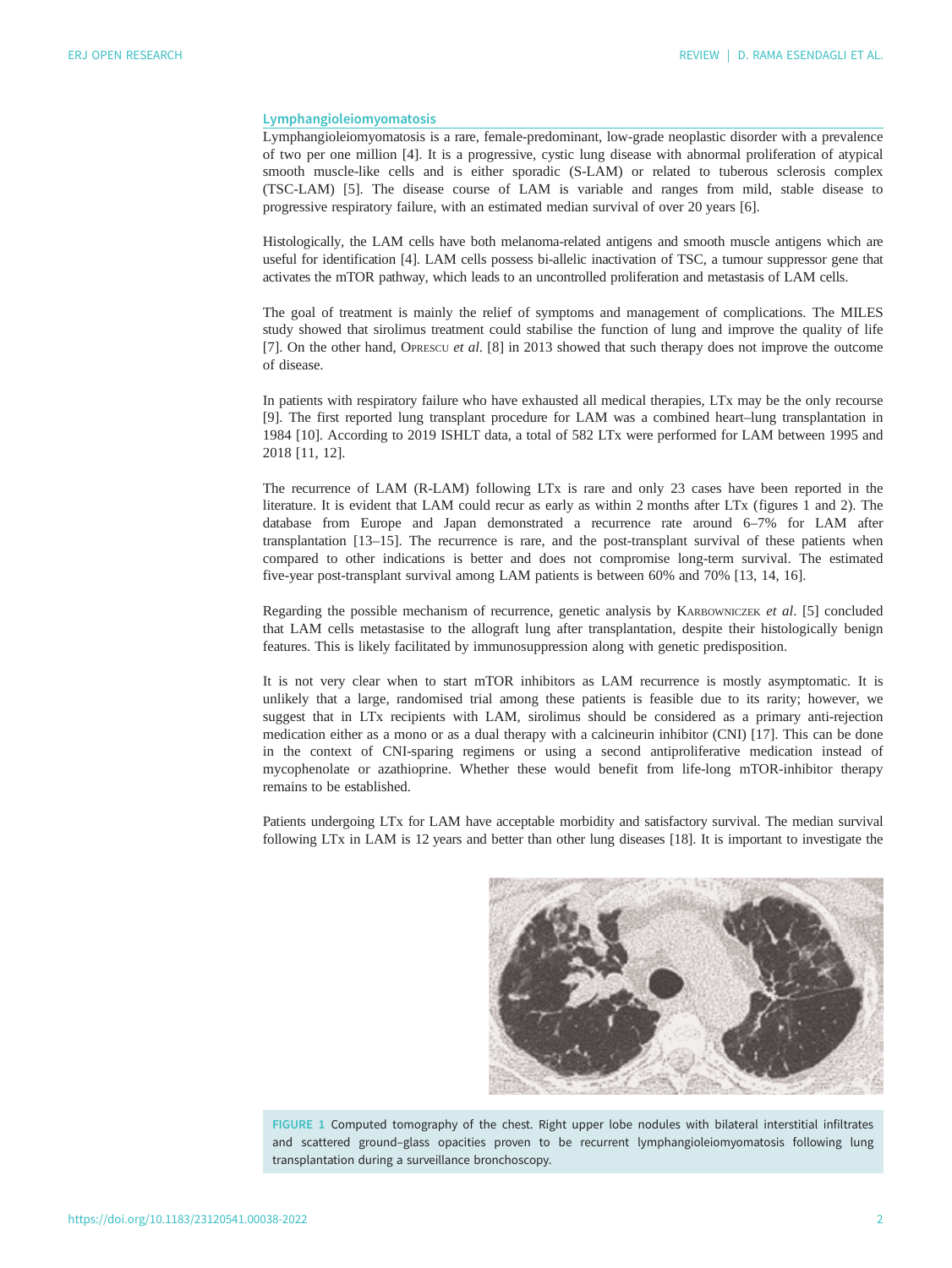<span id="page-2-0"></span>

FIGURE 2 Histopathological examination of the transbronchial biopsy specimen revealing spindle-shaped lymphangioleiomyomatosis cells (arrows) suggestive of recurrence (haematoxylin-eosin, original magnification ×100).

possibility of disease recurrence post-transplantation in patients who have deteriorating lung function. Intolerance or complications of mTOR inhibitors may limit their use in some patients, who may then require retransplantation. In the literature, only five LAM patients underwent retransplantation [\[19](#page-9-0)–[21](#page-9-0)]. Two of them were due to graft failure [[20\]](#page-9-0) and bronchiolitis obliterans syndrome [\[21](#page-9-0)]. To date, there are no reported cases of LAM patients receiving a transplant for recurrence in the allograft. It is unclear at this stage if mTOR inhibitors or any hormonal therapy can delay or prevent recurrence in the allograft [[22](#page-9-0)–[32\]](#page-9-0).

#### **Sarcoidosis**

Sarcoidosis is a multisystem disease of unknown aetiology that predominantly affects the lungs and lymph nodes. The histological hallmark of sarcoidosis is the formation of noncaseating epithelioid cell granulomas in affected organs. The T-cell function plays a role in the development of the disease [\[33](#page-9-0), [34\]](#page-9-0). The prognosis of patients with isolated pulmonary sarcoidosis is generally good. A majority of these patients undergo spontaneous remission within 2 to 5 years. Patients with stage I (according to radiological Scadding stage) disease have over 80% rate of resolution compared with stage II (60%) or stage III (30%) disease. A small number of patients may progress to end-stage lung disease. Mortality ranges from 1 to 6%, with the majority of deaths resulting from respiratory failure [[35\]](#page-9-0). Despite treatment, some individuals develop end-stage lung disease due to parenchymal fibrosis. In stage 3 and 4 patients, disease progression may lead to irreversible destruction and chronic respiratory failure. According to 2019 ISHLT data, a total of 1540 (2.4%) LTx were performed for sarcoidosis between 1995 and 2018 [[11\]](#page-8-0). Indications for LTx in sarcoidosis are functional capacity III and IV, pulmonary hypertension, right atrial pressure of over 15mm Hg and hypoxaemia at rest [[12\]](#page-8-0). Five-year survival following LTx for sarcoidosis is between 47% and 69% [\[36](#page-9-0)–[38\]](#page-9-0).

Sarcoidosis is the most commonly reported disease to recur post-LTx with an estimated rate of 47% [[39\]](#page-9-0). A recent article reported the recurrence to be 14% thus suggesting that the rate could be influenced by the immunosuppressive regimen which has changed in recent years [[38\]](#page-9-0). IONESCU et al. [[40\]](#page-9-0) showed via DNA analysis that recurrence of granulomas in the allografts appears to be of recipient origin. The granulomas appear within the first 6–12 months post-transplant, are usually detected via surveillance biopsies and rarely seem to have a significant impact on allograft function [[41, 42\]](#page-9-0). A case has been reported of sarcoid recurrence after single lung transplantation (SLT), necessitating repeat transplantation, which was followed again by sarcoid recurrence. This report favours bilateral lung transplantation (BLT), which provides a greater functional reserve in case of disease recurrence compared to SLT, and also prevents infections from persistent bronchiectasis [[38](#page-9-0), [43\]](#page-10-0). The first case series related to recurrent sarcoidosis was published by JOHNSON et al. [[44\]](#page-10-0) in 1993. The onset of sarcoidosis was seen as early as 2 weeks after the transplantation, mostly within the first 3 months and as late as 2 years [[40,](#page-9-0) [44](#page-10-0)–[46\]](#page-10-0). The disease tends to be milder in its clinical manifestations than primary disease, possibly due to anti-rejection regimen. Recurrent sarcoidosis may also manifest clinically as either a solitary or numerous miliary nodules [\[43](#page-10-0), [47](#page-10-0), [48](#page-10-0)]. Because the granulomas can be focal and patchy, a negative biopsy does not exclude recurrent sarcoidosis. Normal organs transplanted into recipients with preexisting sarcoidosis are likely to develop sarcoid granulomas,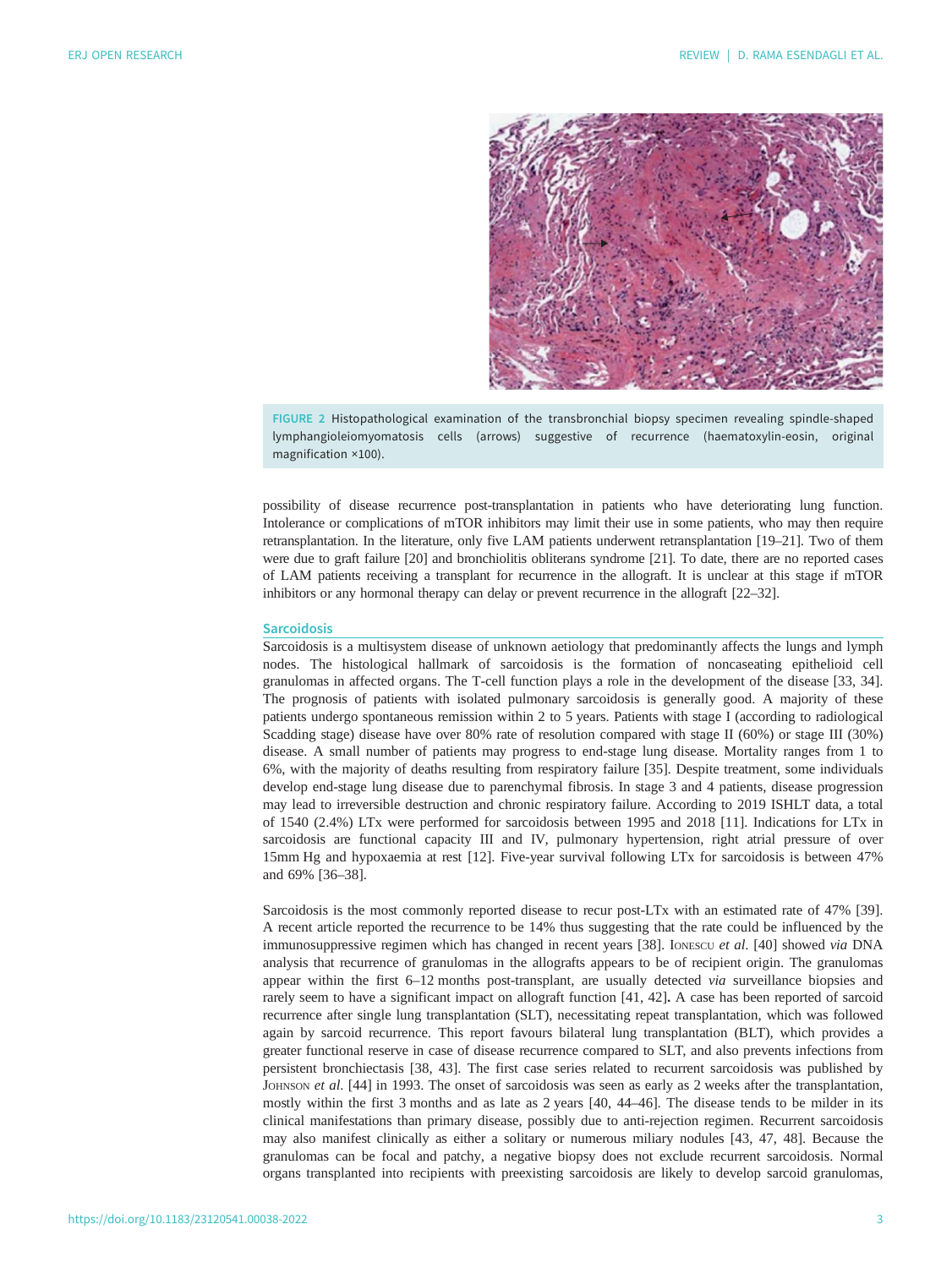whereas organs from donors with known sarcoidosis transplanted in a non-sarcoid recipient do not appear to develop significant or progressive disease. "Donor-acquired sarcoidosis" is development of sarcoidosis in presumably naïve recipients who have received tissues or organs from donors who were not known or suspected to have active sarcoidosis [\[40](#page-9-0)].

The aetiology of sarcoidosis is not known with certainty despite decades-long effort. It is generally thought that it is the result of an exaggerated immune response in a genetically susceptible individual to an undefined antigen, such as certain environmental factors, microbes (e.g. Mycobacterium tuberculosis, Propionibacterium acnes) or partially degraded antigens. Currently, it is believed that both genetic predisposition and environmental factors play essential roles in its pathogenesis [\[44](#page-10-0)].

Additionally, in a subclass of patients, an increased usage of the  $\gamma\delta$  T-cell receptor has been found, which is a similar phenomenon seen in patients with tuberculosis. Mycobacterial DNA was demonstrated in lung cells obtained from patients with sarcoidosis using polymerase chain reaction. The interesting observation of recurring sarcoidosis in patients undergoing LTx may reflect the infectious nature of this disorder, since transmission was observed from donor to recipient as well as from recipient to the donated organ [[44](#page-10-0), [49, 50](#page-10-0)].

The decreased occurrence of sarcoidosis relapses from 2013 onwards suggests a role for mTOR inhibitors, which became more widely used to prevent rejection and might inhibit granuloma formation [[38,](#page-9-0) [51](#page-10-0), [52\]](#page-10-0). In addition, there is a possibility that the switch from cyclosporin to tacrolimus in the early 2010s might be implicated in the decreased incidence of relapses, yet the hypothesis remains to be proven [\[38](#page-9-0)].

Although recurrence of granulomas in transplanted lungs may occur, this rarely has a significant impact on lung allograft function or recipient survival [\[41](#page-9-0), [53\]](#page-10-0). The presence of active granulomas on the explanted lung may be a useful predictor of subsequent recurrence. However, recurrence has neither been shown to significantly affect graft function nor worsen the outcomes of these patients. It can easily be treated with systemic corticosteroids. When referring such patients for retransplantation, careful consideration of the benefits and risks of lung transplantation must be made. In a rare and unlikely case of respiratory failure due to recurrent sarcoidosis of the transplanted lung, retransplantation should be assessed on an individual basis and adjustment of the immunosuppressive regimen should be taken into account. Furthermore, extrapulmonary sarcoidosis involvement should be excluded.

#### Pulmonary Langerhans cell histiocytosis

PLCH is a rare, smoking-related cystic lung disease that can progress to respiratory failure and severe pulmonary hypertension. It is caused by a disorder of myeloid dendritic cells. No occupational or geographic predisposition has been reported, but nearly all affected individuals have a history of current or prior cigarette smoking [\[54](#page-10-0), [55](#page-10-0)]. PLCH is estimated to account for 3–5% of adult diffuse parenchymal lung diseases. Langerhans cells are normally found in low numbers in the dermis, the reticuloendothelial system, the lung and the pleura. In PLCH, the Langerhans-like cells, which express CD1a, S100 protein, and langerin (CD207), are characteristically found in clusters. Somatic mutations that activate the mitogen-activated protein kinase (MAPK) pathway are present in virtually all cases of Langerhans cell histiocytosis (LCH) and PLCH. In both LCH and PLCH, the most common variants are BRAF V600E and MAPK2K1 genes encoding protein kinases, but numerous others have been described [[56\]](#page-10-0). Smoking promotes accumulation of non-neoplastic CD1a dendritic cells around airways and may also promote maintenance of CD1a cells with oncogenic mutations [\[56](#page-10-0)].

Extrapulmonary LCH is noted in <20% of reported cases of PLCH [[57\]](#page-10-0). When present, bone lesions, diabetes insipidus and skin lesions can be seen. PLCH should be suspected in all patients with upper lung zone cystic or nodular radiographic abnormalities, or a history of recurrent pneumothorax, diabetes insipidus or bone pain. A current or past history of smoking or exposure is an important feature. There are no routine laboratory tests that are diagnostic of PLCH [[58\]](#page-10-0). The finding of >5% CD-1a and CD207 positive cells on BAL strongly supports the diagnosis of PLCH [\[59](#page-10-0), [60](#page-10-0)].

For patients without symptoms or pulmonary impairment, smoking cessation and observation without specific therapy is adequate. The optimal therapy for progressive PLCH has not been determined. Systemic glucocorticoids have a limited role. For patients who are not candidates for or do not respond to glucocorticoids, trial of cladribine or cytarabine is suggested with appropriate monitoring of peripheral blood for cytopenia and prophylaxis against opportunistic infections [\[61](#page-10-0)]. Lung transplantation is an option for patients with advanced and progressive PLCH. Precise data regarding prevalence is not available, although a large series of hundreds of patients undergoing surgical lung biopsies for diffuse lung disease reported PLCH in 4–5% of all biopsies [[62\]](#page-10-0). It is an infrequent indication of LTx worldwide, accounting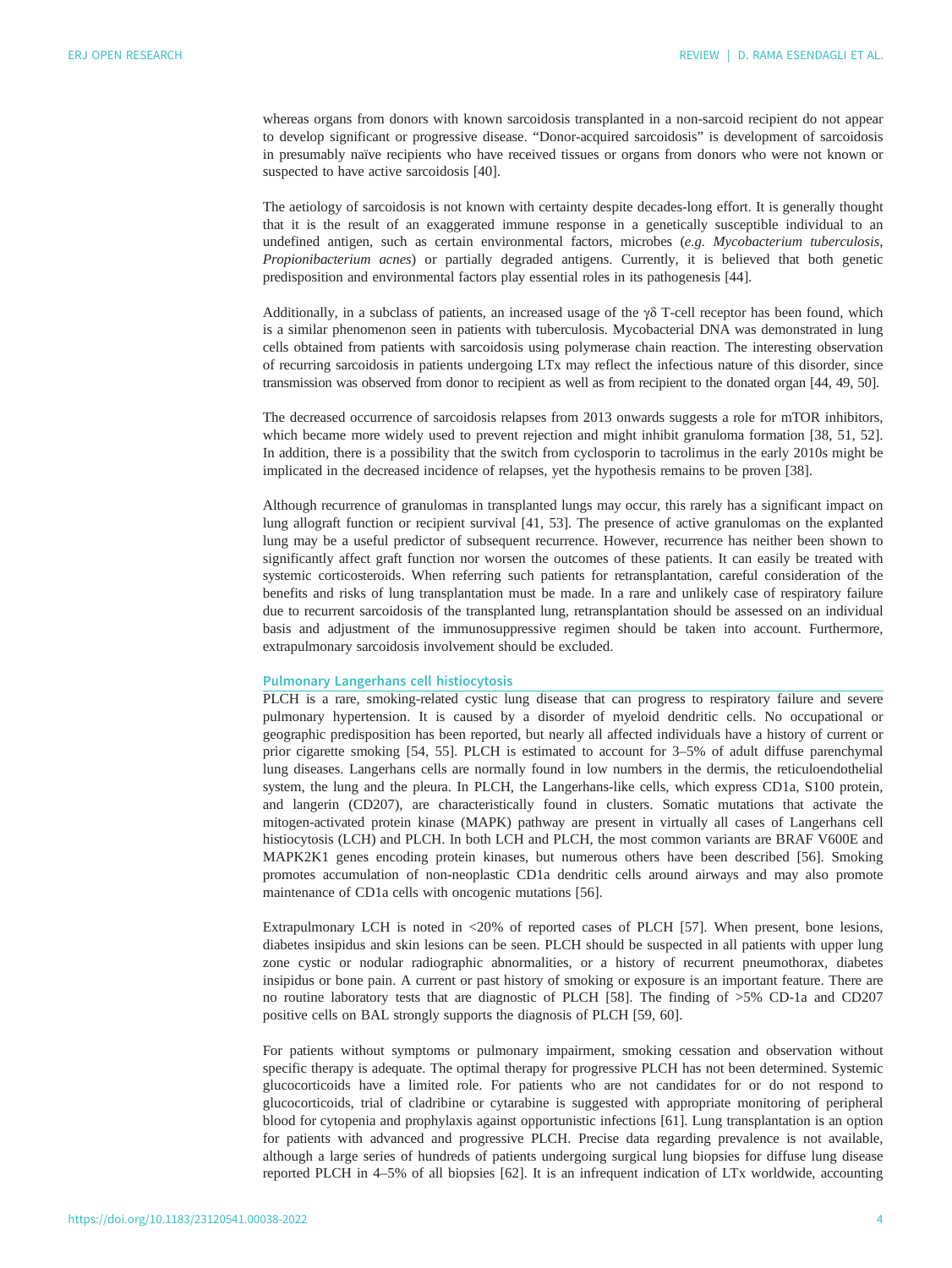for only 0.4% of adult primary LTx from January 2004 to June 2015 [[12\]](#page-8-0). The recurrence of PLCH after successful lung transplantation is uncommon, with 15 cases in the literature [\[63](#page-10-0)–[68\]](#page-10-0). Most of the cases of recurrent disease have been described within 5 to 60 months after transplantation. The first case was published by GABBAY et al. [\[63](#page-10-0)], in a 32-year-old nonsmoker male who underwent bilateral LTx and had recurrence of disease after 2 years. ETIENNE et al. [\[65](#page-10-0)] reported two cases of recurrence; both had single LTx. These patients resumed smoking early after transplantation. The recurrence of the disease suggests either that extrapulmonary factors play a role in pathogenesis or the disease may be truly neoplastic. The recent demonstration that Langerhans cells in PLCH may proliferate locally, usually showing an abnormal phenotype, lends some support to the latter theory. Why the disease should recur in exactly the same pulmonary distribution before and after transplantation in some patients is unclear [[64\]](#page-10-0).

DAURIAT et al. [\[66](#page-10-0)] published a multi-centre analysis of 39 patients with PLCH who underwent LTx. Extrapulmonary involvement was present in 31%. The survival rate was 76.9% at 1 year, 63.6% at 2 years, 57.2% at 5 years and 53.7% at 10 years. The recurrence rate was 20% in this patient population with no impact on survival. Three of the patients resumed smoking after LTx. The recurrence rate was significantly higher with extrapulmonary involvement [[66\]](#page-10-0). Furthermore, smoking cessation and corticosteroids are the treatment options for the recurrence. Response to pulse steroid therapy is usually satisfactory, and symptomatic relief can be achieved together with resolution of infiltrates [[67\]](#page-10-0).

Unless symptomatic relief is achieved with medical treatment, retransplantation can be considered. DAURIAT et al. [\[66](#page-10-0)] performed retransplantation on three of 39 patients with PLCH. However, these patients underwent retransplantation for bronchiolitis obliterans syndrome and not for recurrence. In the literature, there are no cases of retransplantation for recurrent PLCH. Nonetheless, the probability of recurrence of the primary disease should be kept in mind, even in patients undergoing retransplantation.

# Hard metal exposure

Hard metal lung disease (HMLD) is a rare condition that occurs after chronic occupational exposure to cobalt and tungsten carbide. Giant cell interstitial pneumonia (GIP) is distinct and considered pathognomonic for HMLD, although some cases with no apparent hard metal exposure have been reported. It is different from other occupational lung diseases as it does not depend on the cumulative dosage of the agent [\[67](#page-10-0), [68\]](#page-10-0). The giant cells seen on the biopsy [\(figure 3\)](#page-5-0) are referred to as cannibalistic cells that engulf neutrophils and lymphocytes, an uncommon biological process called emperipolesis [[69\]](#page-10-0).

Treatment consists of cessation of exposure, which may facilitate recovery in some patients. However, this is not the option for fibrotic lung disease in which the findings are irreversible. Corticosteroids and other immunosuppressive drugs have been used in some cases, but the efficacy is not yet proven [\[70, 71\]](#page-10-0). Although LTx is a choice for end-stage and progressive disease, two cases have been reported with recurrence of the primary disease after transplantation even though the exposure to hard metal was not present [\[72](#page-10-0), [73\]](#page-11-0). FROST et al. [[73\]](#page-11-0) reported a case with single LTx who deteriorated after 2 years. The autopsy showed no evidence of inorganic particles in the allograft but changes typical for GIP were present. TARABICHI et al. [[72\]](#page-10-0) reported a case of single LTx for HMLD complicated by recurrent episodes of lung injury and multinucleated cells involving the allograft. There is lack of data concerning the recurrence of HMLD, but according to these case reports an autoimmune mechanism might be responsible for the recurrence as there was no exposure to hard metal in the post-transplant period.

# Emphysema due to  $\alpha_1$ -antitrypsin deficiency

 $\alpha_1$ -antitrypsin deficiency (AATD) is a genetic disorder with 3.4 million people thought to have this disease worldwide [[74\]](#page-11-0). AAT is secreted mainly by the liver and is key in keeping balance between proteases and antiproteases. It does this by inhibiting pancreatic trypsin, neutrophil elastase, cathepsin G and proteinase-3 [\[75](#page-11-0)]. The organs mainly affected by this are the liver and lungs. The condition leads to early onset emphysema with an incidence rate of 1.9% [[76, 77](#page-11-0)]. Smoking is the main trigger related to the development of lung disease especially for the ZZ phenotype.

Management consists of standard treatment for COPD and augmentation therapy with purified pooled human plasma  $\alpha_1$ -antitrypsin infusion [\[78](#page-11-0)]. For patients whose lung function declines despite optimal therapy, LTx can be an option [\[79](#page-11-0)].

According to 2019 ISHLT registry data, the total number of LTx for AATD from January 1995 to June 2018 were 2969 (4.7%) of which 2155 were bilateral [\[11](#page-8-0)]. The frequency for retransplantation in AATD patients was 11.8% according to WALLINDER et al. [[19\]](#page-9-0), but the reason for this is not well clarified. There are only two case reports that have shown a recurrence of emphysema after the LTx, and the common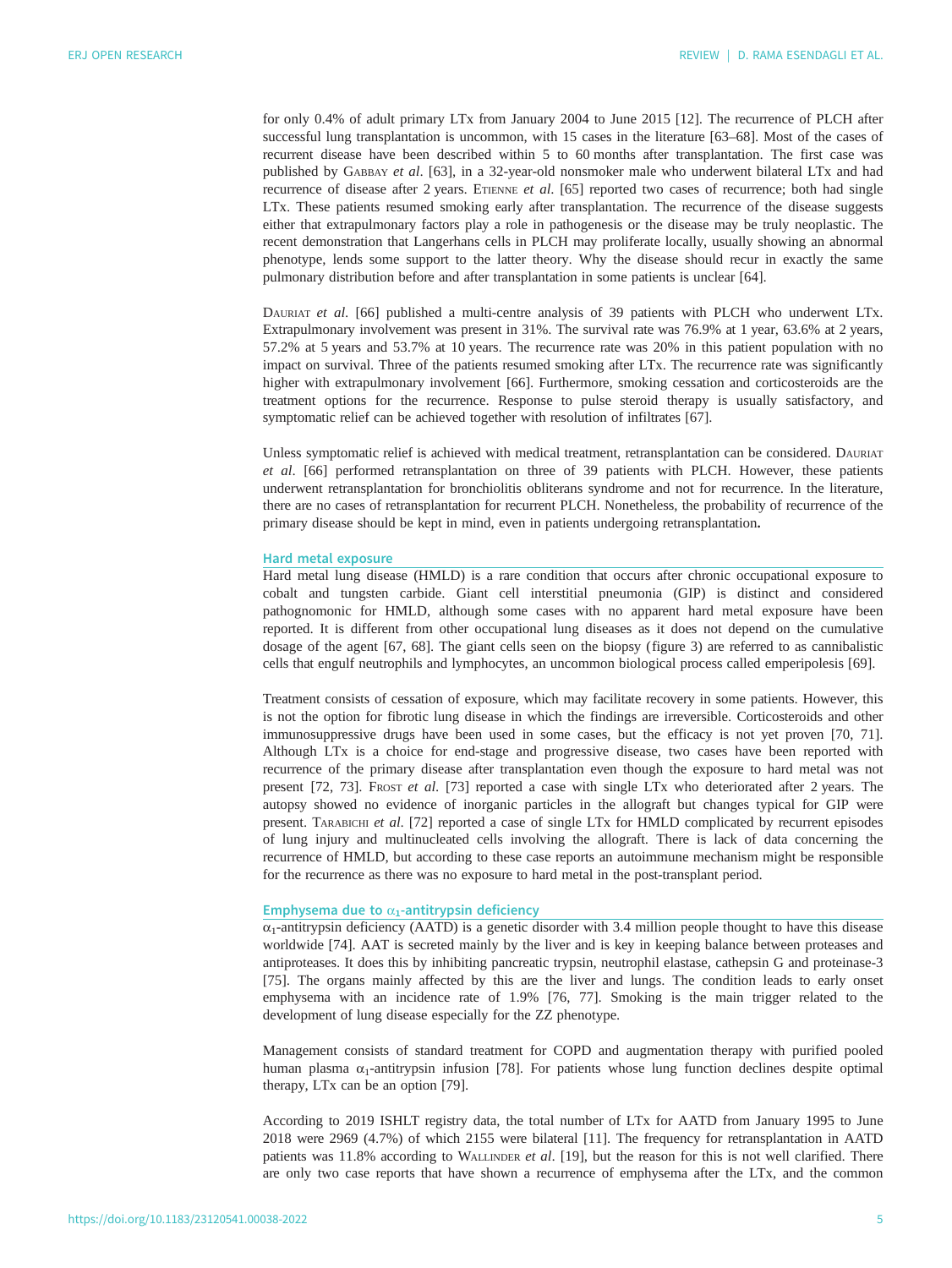<span id="page-5-0"></span>

FIGURE 3 a) Note multinucleated giant cell (arrow) within an airspace. The giant cell contains an intact macrophage (arrowhead), a phenomenon known as emperipolesis. The interstitium is thick (asterisk) (haematoxylin-eosin, original magnification ×400). b) The airspaces contain large numbers of multinucleated giant cells (arrows). Note interstitial thickening and a focus of peribronchiolar metaplasia (long arrow). Asterisk: bronchovascular bundle (haematoxylin-eosin, original magnification ×40). c) Several multinucleated giant cells show emperipolesis (white arrows) (haematoxylin-eosin, original magnification ×200). d) Explanted lung showing emperipolesis (arrow). Adjacent interstitium is thickened by fibrosis and chronic inflammation (long arrow) (haematoxylin-eosin, original magnification ×400). e) CD3 shows a few scattered T-lymphocytes (arrowheads) within the interstitium. As expected, multinucleated giant cells are negative for this marker (arrow) (CD3 immunohistochemical stain, original magnification  $\times$ 200). f) CD68 stain highlights numerous macrophages and giant cells (arrows) (CD68 immunohistochemical stain, original magnification ×100). g) Movat stain highlights collagen deposition within interstitium (Movat pentachrome, original magnification ×200). h) Transplant transbronchial biopsy shows a multinucleated giant cell (arrow) (haematoxylin-eosin, original magnification ×400).

reason was the resumption of smoking [\[80](#page-11-0), [81\]](#page-11-0). GLANVILLE et al. [\[82](#page-11-0)] described emphysema on allografts of two AATD patients at post mortem examination, and smoking is the main cause for the recurrence. On the other hand, as this is a genetic disease, even after LTx, the patients may still be at risk for emphysema, but there is not sufficient data for whether augmentation therapy could be of benefit after transplantation. Thus, special attention and rehabilitation for this group is required in order to prevent smoking after transplantation. These observations form the basis for continued replacement therapy post-transplantation.

## Pulmonary alveolar proteinosis

Pulmonary alveolar proteinosis (PAP) is a rare disease which involves accumulation of lipoproteinaceous material in the alveolar space because of insufficient clearance of surfactants by the alveolar macrophages [\[83](#page-11-0)]. PAP is classified as genetic, secondary or autoimmune, the latter being the most common [[83\]](#page-11-0). Antibodies against granulocyte–macrophage colony-stimulating factor (GM-CSF) is the main reason for the autoimmune type, which further leads to insufficient macrophage clearance of surfactants [\[84](#page-11-0)].

The clinical presentation varies from being asymptomatic to dyspnoea, cough, weight loss, chest pain, fatigue, fever and haemoptysis [\[85](#page-11-0), [86\]](#page-11-0). Periodic acid-Schiff positive eosinophilic granules are present in the foamy macrophages [[83\]](#page-11-0).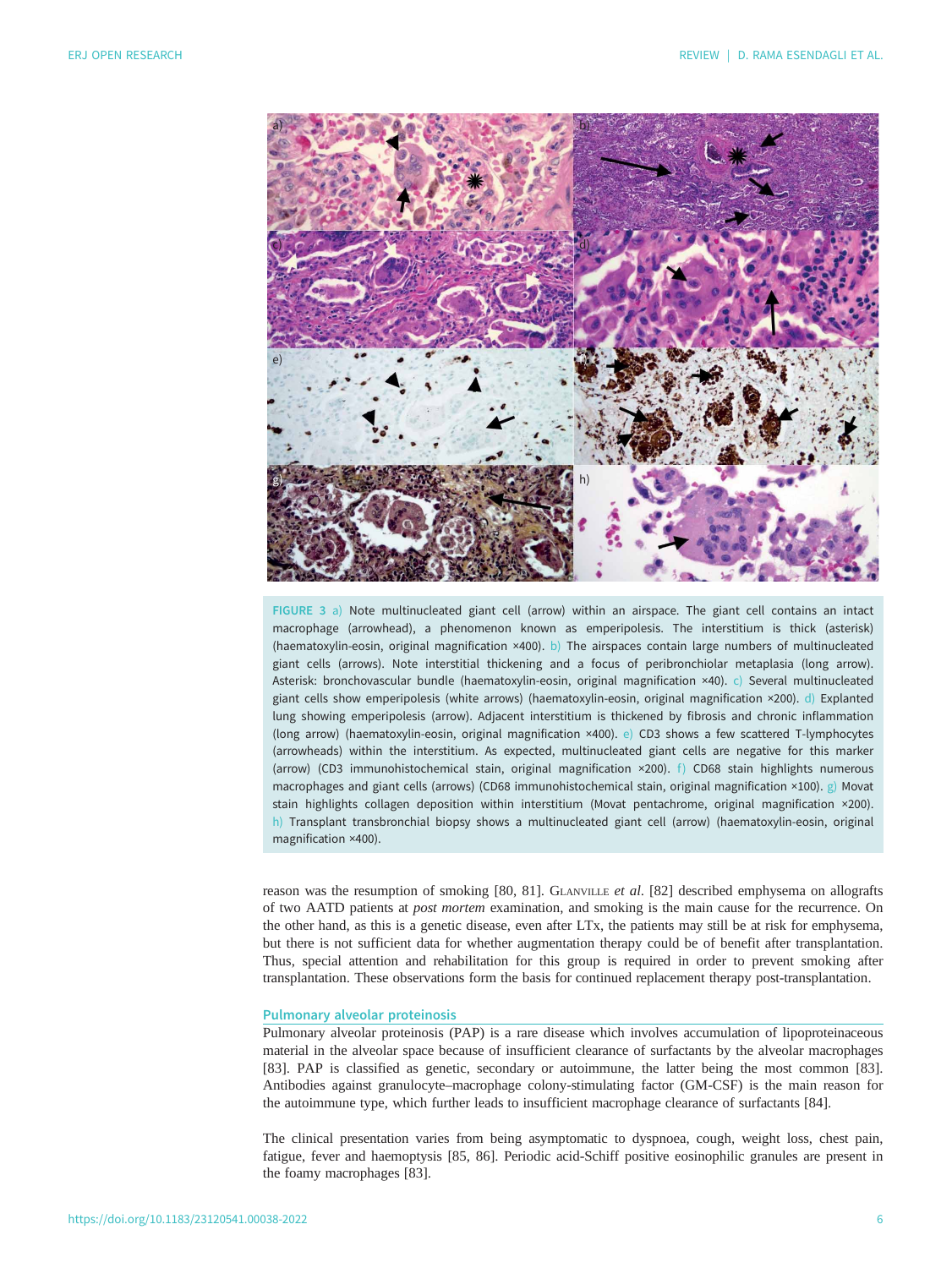The main treatment approach is whole lung lavage, which is beneficial in most cases, but a proportion of patients progress to lung fibrosis. Additional therapies like supplemental GM-CSF, rituximab or plasmapheresis have been tried in refractory cases. Lung transplantation is a choice for end-stage disease [\[87](#page-11-0)]. There are only three case reports that describe the recurrence of PAP after LTx [[88](#page-11-0)–[90](#page-11-0)].

The first report was by PARKER et al. in 1997 [[88\]](#page-11-0) that describes a patient with diagnosis of PAP at 27 but had a bilateral LTx at age of 41. She had a relapse of the disease 3 years after lung transplantation. The other two reports include patients with genetic defects who had a recurrence of disease 26 and 16 months after LTx respectively [[89, 90\]](#page-11-0). The underlying genetic defect resulting in persistent pathological macrophages can enable recurrence of the disease by migration of precursor cells from the bone marrow suggesting that LTx should be performed with caution, and bone marrow transplantation might help in this group of patients.

Interestingly PAP can occur in lung allografts of patients with a different primary disease as well. There are case reports of PAP occurrence after LTx performed for IPF, Eisenmerger's syndrome and pulmonary hypertension [[91](#page-11-0)–[93](#page-11-0)]. One case with acute myeloid leukaemia appearing 5 years after the LTx developed PAP after receiving chemotherapy and had a bacterial pneumonia leading to death [[94\]](#page-11-0). These patients were negative for GM-CSF antibodies. Thus secondary PAP due to alveolar injury from either ischaemia, infection or immunosuppression might have played a role in macrophage dysfunction. On the other hand the mechanisms thought to be responsible for PAP development in lung allografts are present in many LTx patients, but only a few of them progress to PAP. Thus further knowledge is needed if there are any other existing additional risk factors.

#### Interstitial lung diseases

Diffuse parenchymal lung diseases, often collectively called interstitial lung diseases, are a heterogeneous group of disorders classified together due to similar clinical, radiographic, physiological or pathological manifestations. IPF, the most common type of ILD, has the poorest prognosis.

According to the ISHLT registry, ILDs made up almost 21% of the LTx performed from 1995 to 2018 [\[11](#page-8-0)]. Even though there is a tendency for BLT, studies have failed to show its superiority over SLT in terms of survival [\[95](#page-11-0), [96](#page-11-0)]. Another issue is the extrapulmonary involvement of ILDs due to connective tissue disorders (CTD) which may complicate the LTx procedure.

The most common ILD-associated CTDs are scleroderma (61%), rheumatoid arthritis (13%) and polymyositis/dermatomyositis (12%) [\[96](#page-11-0)]. Hypersensitivity pneumonitis is another type of ILD caused by inhalation of a specific antigen which can be identified in almost 40% of the cases [[97\]](#page-11-0). The main approach of treatment is to avoid the causative agent, but in some patients the disease progresses to lung fibrosis in spite of this, thus LTx can be a treatment option [\[98](#page-11-0)]. Desquamative interstitial pneumonia (DIP) is a rare form of idiopathic interstitial pneumonia in which alveoli are filled with pigmented macrophages [[99\]](#page-11-0). Passive or active smoking, occupational exposure, drug reactions and autoimmune diseases have been reported as causative factors [\[100](#page-11-0)]. In recent years the term DIP has been replaced with SRIF (smoking-related interstitial fibrosis). Treatment consists of smoking cessation and systemic corticosteroids, yet it can progress to end-stage disease, requiring LTx [\[100\]](#page-11-0).

The most common recurrent disease after LTx among ILDs is DIP. Interestingly, KING et al. [\[101\]](#page-11-0) reported recurrence of DIP as early as 1 month after LTx. VERLEDEN et al. [[102](#page-11-0)] and KOTECHA et al. [[103](#page-11-0)] reported cases with disease recurrence after 12 and 14 months, respectively. Infections such as Pneumocystis jirovecii pneumonia, cytomegalovirus and Aspergillus pneumonia might have played a role in the recurrence of disease. Recurrence at an early stage resulted in the death of the patient reported by KING et al. The two other patients reported by Verleden and Kotecha recovered completely [\[101](#page-11-0)–[103\]](#page-11-0). BHATT et al. reported recurrence of NSIP in a 42 -year-old female patient after BLT [\[104\]](#page-11-0). Histology showed accumulation of recipient origin macrophages as early as 2 months post-LTx which progressed to interstitial fibrosis, thus emphasising the importance of host factors for the recurrence of the disorder [\[104\]](#page-11-0). KERN et al. [\[105\]](#page-12-0) reported a single case of hypersensitivity pneumonitis that recurred 3 years after LTx due to ongoing exposure to the causative agent. There is also a case report of recurrence of CTD-related ILD after LTx. It describes a 15-year-old patient diagnosed with polymyositis, unresponsive to immunosuppressive treatment, that underwent BLT after bridging with extracorporeal membrane oxygenation [\[106\]](#page-12-0). The patient had recurrence of primary disease with post mortem analysis consistent with pulmonary fibrosis with usual interstitial pneumonia [[106](#page-12-0)]. Most recently, SCALLAN et al. [\[107\]](#page-12-0) described a case of recurrence of non-specific interstitial pneumonia of the fibrotic pattern (NSIP-F) in a lung allograft of a patient who underwent BLT for advanced idiopathic fibrotic NSIP (iNSIP-F). It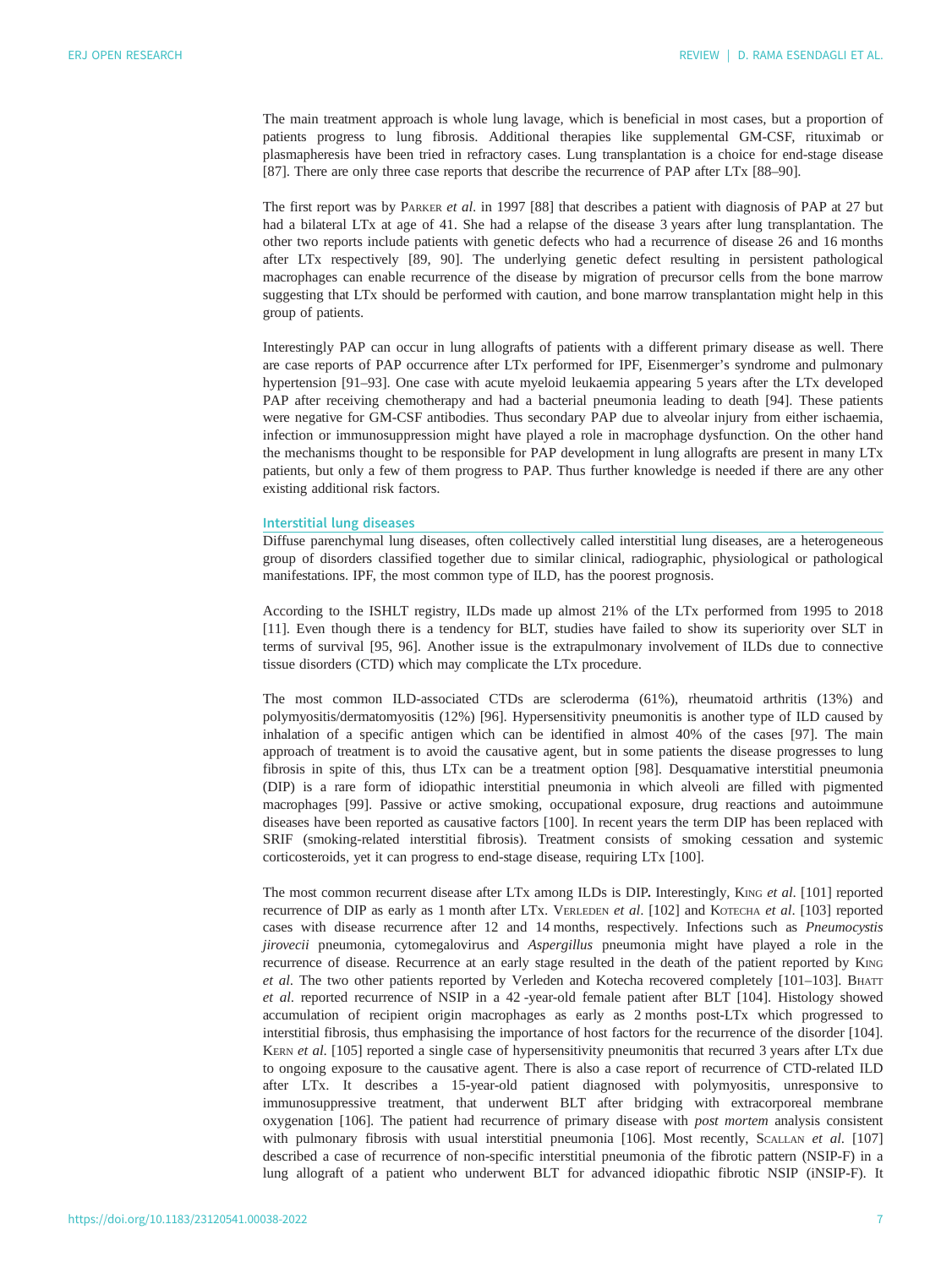manifested de novo clinical and serological features of antisynthetase syndrome (anti-SS) 30 months post-transplant, which is the first of its kind ever described. A possible explanation for the development of anti-SS in the post-transplant period is the expression of previously cryptic tissue-specific autoantibodies as a result of the single episode of acute rejection 1 month post-transplant despite the apparent lack of connective tissue disease in the donor [\[107, 108](#page-12-0)]. Further studies are needed to establish the risk factors for recurrence in ILD patients after LTx.

## Idiopathic pulmonary haemosiderosis

Idiopathic pulmonary haemosiderosis (IPH) is a rare condition first described by Virchow in 1864 as "brown lung induration" and is characterised by the clinical triad of haemoptysis, anaemia and pulmonary infiltrates [[109](#page-12-0)]. IPH affects mainly children with 80% of cases in those under 10 years of age [\[110\]](#page-12-0). The incidence of IPH is 0.24–1.23 cases per million [[111](#page-12-0)]. The pathogenesis is unknown. Biopsy shows haemosiderin-laden macrophages [[112](#page-12-0)]. Treatment consists of immunosuppressive drugs that include corticosteroids, hydroxychloroquine, azathioprine and cyclophosphamide [\[112\]](#page-12-0). LTx can be considered as an option for patients that do not respond to the treatment, develop pulmonary hypertension or have progression to end-stage disease. There are two cases reported regarding the recurrence of IPH after LTx [\[112, 113\]](#page-12-0). Owing to rarity of IPH, the outcome of LTx in these patients is yet not very clear and the rate of recurrence needs further investigation. Yet according to the present literature, the outcome of disease even if it recurs after LTx is good and responds well to the immunosuppressive drugs.

#### Bronchoalveolar carcinoma

Bronchoalveolar carcinoma (BAC) nomenclature has been replaced with adenocarcinoma in situ and minimally invasive adenocarcinoma. Both are indications for referral and listing for LTx if the tumour has a diffuse parenchymal involvement causing respiratory failure or a low quality of life together with unresponsiveness to conventional medical therapies [[2](#page-8-0)]. The recurrence of tumour after resection is especially seen in multifocal disease and the survival is usually not more than 2 years [\[114\]](#page-12-0). The poor prognosis and short survival rates have pushed transplantation centres to perform LTx for this group of patients. DE PERROT et al. [[115](#page-12-0)]. reported that patients who underwent LTx for diffuse multifocal BAC and survived after the operation (a total of 22 patients) had a recurrence of primary disease as high as 59% in a period of 5 to 49 months (a median of 12 months) Even though the relapse rate was high, the overall disease-free survival for 5 years was around 35% [[115](#page-12-0)]. Another series by ZoRN et al. [\[116\]](#page-12-0) showed a high recurrence rate of the disease (six out of eight patients), but a good survival for the two patients who were disease free and had unrestricted lung function. Another series from SHIN et al. [[117](#page-12-0)] reported three out of six patients who underwent LTx for BAC to have recurrence of disease at 10, 39 and 48 months post-transplant. They showed the recurrence to be of recipient origin by analysing the radiological and pathological features of the tumour [[117](#page-12-0)]. Two other studies also showed that the recurrence of disease has similar features to the primary tumour, and the contamination of the allograft with malignant cells from the main airways of the recipient might be the reason. Therefore, better surgical procedures and new techniques are needed to avoid this phenomenon [[118](#page-12-0), [119\]](#page-12-0). The high recurrence rate for BAC suggests a revision of the criteria for the LTx referral and listing.

#### Diffuse panbronchiolitis

Diffuse panbronchiolitis (DPB) was first described in Japan in the 1960s. It is a chronic respiratory disease that affects mainly the bronchioles and can progress to obstructive and suppurative diseases that end up with bronchiectasis [[120](#page-12-0)]. It is characterised by chronic inflammation with mainly lymphocytes, plasma cells, histiocytes, neutrophils and foamy macrophages accumulating around the bronchioles [\[121, 122\]](#page-12-0). Macrolides have been shown to be effective in the treatment of DPB, but in patients who do not respond to treatment, or develop pulmonary hypertension and respiratory failure, LTx may be an option [[121](#page-12-0), [123\]](#page-12-0). There are two cases of recurrence of the primary disease following LTx for DPB [[122](#page-12-0)–[124](#page-12-0)].

Chronic sinusitis and colonisation with Pseudomonas aeruginosa – commonly seen in DPB patients – might be risk factors for the recurrence of the primary disease; thus, optimal treatment of these two conditions might help for better outcomes.

#### Pulmonary vascular diseases

Patients with pulmonary vascular diseases that are associated with pulmonary hypertension (PH) without a response to targeted medical therapy are also candidates for LTx [[2](#page-8-0)]. Patients with New York Heart Association (NYHA) Functional Class III or IV despite a trial of at least 3 months of combination therapy including prostanoids, with cardiac index of <2 L·min<sup>-1</sup>·m<sup>-2</sup>, mean right atrial pressure of >15 mmHg, 6-min walk test of <350 m, and development of haemoptysis, pericardial effusion and signs of progressive right heart failure are the criteria for listing these patients for LTx [[2](#page-8-0)].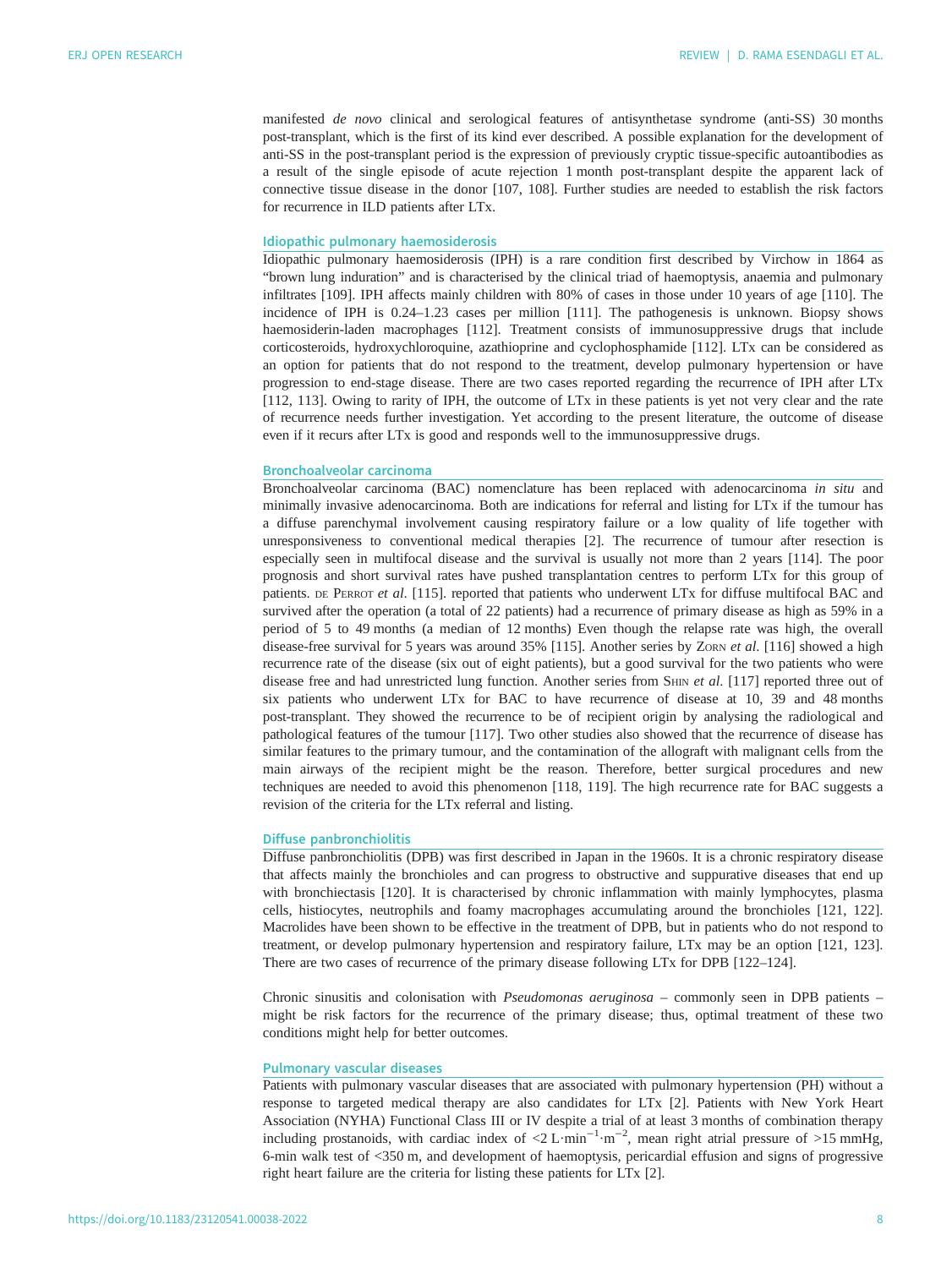<span id="page-8-0"></span>Pulmonary capillary haemangiomatosis, idiopathic pulmonary arterial hypertension (IPAH) and pulmonary veno-occlusive diseases are rare causes of PH that have a poor prognosis and short survival; thus, LTx remains the only definitive treatment choice. According to 2019 ISHLT data, 2.9% of total LTx were performed for IPAH and 1.5% for other forms of PH [11]. There are only four case reports of recurrence following LTx [[125](#page-12-0)–[128](#page-12-0)]. According to these case reports, the recurrence of such diseases is within 1 year and raises the question of whether LTx is an appropriate treatment choice for this group of patients. The gaps in our knowledge regarding the pathogenesis of these diseases and the possible extrapulmonary involvement warrants further study.

#### Conclusion

According to the analysis of the present literature about the recurrence of primary diseases after LTx, it is obvious that it is a rare entity and rarely associated with worse outcome. There are gaps in our knowledge regarding the pathophysiology, systemic involvement and risk factors for recurrence on an individual basis, and this has potential to influence criteria for lung transplant listings. Risk factors for recurrence should be elucidated and taken into account to further optimise long-term outcome of patients at risk. Furthermore, recurrence of disease should be considered in new-onset allograft dysfunction, which should be excluded before the diagnosis of chronic lung allograft rejection is established. While the aim of LTx is to prolong survival and quality of life for patients with end-stage lung disease, it is crucial to choose the best recipients due to shortage of donated organs.

Provenance: Submitted article, peer reviewed.

This article has supplementary material available from<https://openres.ersjournals.com/>

Conflict of interest: None declared.

#### References

- 1 Chambers DC, Yusen RD, Cherikh WS, et al. The Registry of the International Society for Heart and Lung Transplantation: thirty-fourth adult lung and heart-lung transplantation report-2017; focus theme: allograft ischemic time. J Heart Lung Transplant 2017; 36: 1047–1059.
- 2 Leard LE, Holm AM, Valapour M, et al. Consensus document for the selection of lung transplant candidates: an update from the International Society for Heart and Lung Transplantation. J Heart Lung Transplant 2021; 40: 1349–1379.
- 3 Lund LH, Khush KK, Cherikh WS, et al. The Registry of the International Society for Heart and Lung Transplantation: thirty-fourth adult heart transplantation report 2017; focus theme: allograft ischemic time. J Heart Lung Transplant 2017; 36: 1037–1046.
- 4 Johnson SR, Cordier JF, Lazor R, et al. European Respiratory Society guidelines for the diagnosis and management of lymphangioleiomyomatosis. Eur Respir J 2010; 35: 14–26.
- 5 Karbowniczek M, Astrinidis A, Balsara BR, et al. Recurrent lymphangiomyomatosis after transplantation: genetic analyses reveal a metastatic mechanism. Am J Respir Crit Care Med 2003; 167: 976–982.
- 6 Gupta N, Lee HS, Ryu JH, et al. The NHLBI LAM Registry: prognostic physiologic and radiologic biomarkers emerge from a 15-year prospective longitudinal analysis. Chest 2019; 155: 288–296.
- 7 McCormack FX, Inoue Y, Moss J, et al. Efficacy and safety of sirolimus in lymphangioleiomyomatosis. N Engl J Med 2011; 364: 1595–1606.
- 8 Oprescu N, McCormack FX, Byrnes S, et al. Clinical predictors of mortality and cause of death in lymphangioleiomyomatosis: a population-based registry. Lung 2013; 191: 35–42.
- 9 McCormack FX, Gupta N, Finlay GR. et al. Official American Thoracic Society/Japanese Respiratory Society clinical practice guidelines: lymphangioleiomyomatosis diagnosis and management. Am J Respir Crit Care Med 2016; 194: 748–761.
- 10 Estenne M, Dc Francquen P, Wellens F, et al. Combined heart-and-lung transplantation for lymphangioleiomyomatosis. Lancet 1984; 1: 275.
- 11 International Thoracic Organ Transplant (TTX) Registry Data Slides. 2019 slides. [https://ishltregistries.org/](https://ishltregistries.org/registries/slides.asp?yearToDisplay=2019) [registries/slides.asp?yearToDisplay=2019](https://ishltregistries.org/registries/slides.asp?yearToDisplay=2019)
- 12 Yusen RD, Edwards LB, Dipchand A, et al. The Registry of the International Society for Heart and Lung Transplantation: Thirty-third Adult Lung and Heart–Lung Transplant Report–2016; Focus Theme: Primary Diagnostic Indications for Transplant. J Heart Lung Transplant 2016; 35: 1170–1184.
- 13 Benden C, Rea F, Behr J, et al. Lung transplantation for lymphangioleiomyomatosis: the European experience. J Heart Lung Transplant 2009; 28: 1–7.
- 14 Kpodonu J, Massad MG, Chaer RA, et al. The US experience with lung transplantation for pulmonary lymphangioleiomyomatosis. J Heart Lung Transplant 2005; 24: 1247–1253.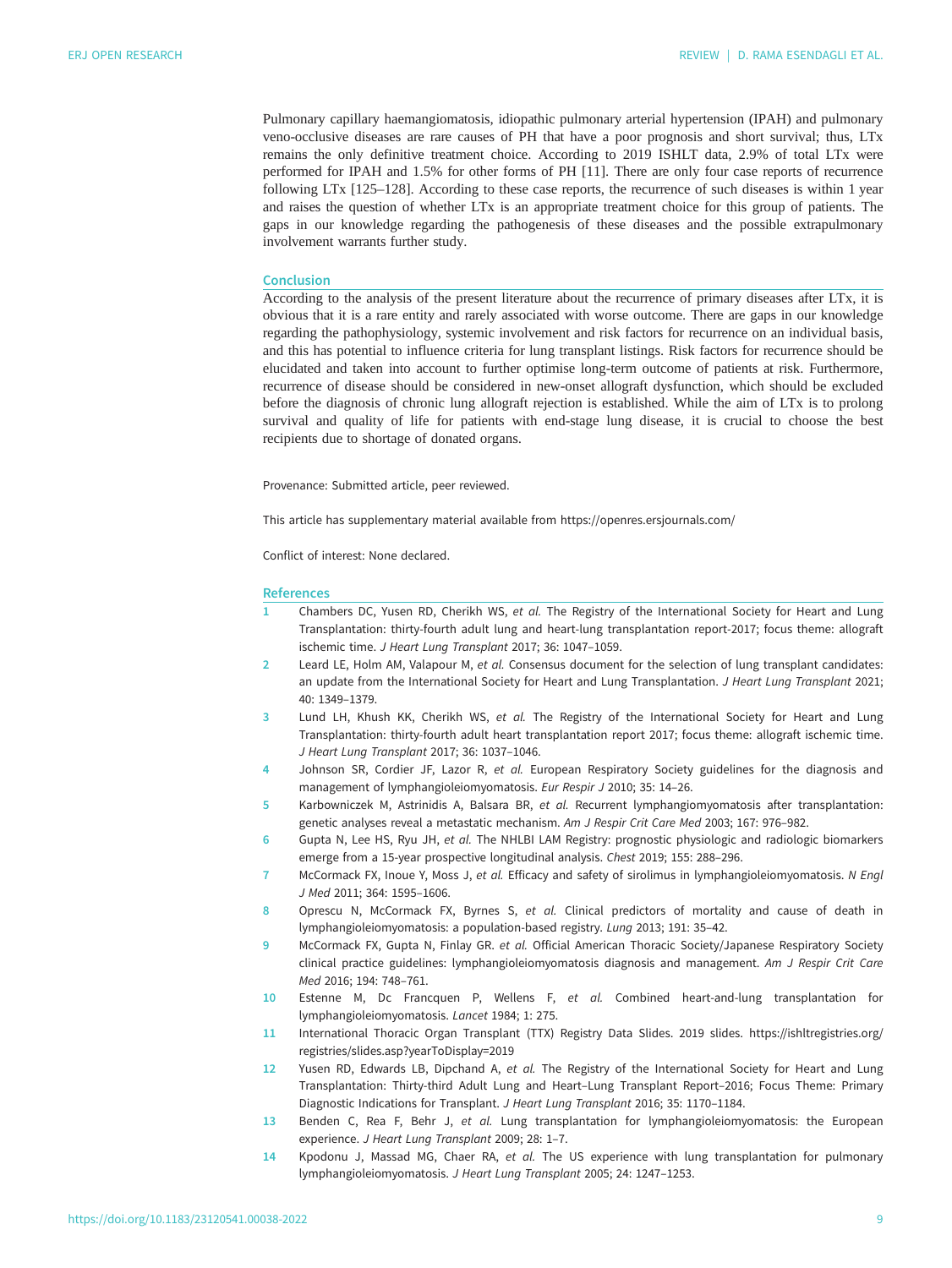- <span id="page-9-0"></span>15 Ando K, Okada Y, Akiba M, et al. Lung transplantation for lymphangioleiomyomatosis in Japan. PloS One 2016; 11: e0146749.
- 16 López ER, Giménez BS, Berastegui C. Lung transplantation outcomes in Lymphangioleiomyomatosis. J Heart Lung Transplant 2020; 39: S308–S309.
- 17 Zaki KS, Aryan Z, Mehta AC, et al. Recurrence of lymphangioleiomyomatosis: nine years after a bilateral lung transplantation. World J Transplant 2016; 6: 249–254.
- 18 Khawar MU, Yazdani D, Zhu Z, et al. Clinical outcomes and survival following lung transplantation in patients with lymphangioleiomyomatosis. J Heart Lung Transplant 2019; 38: 949–955.
- 19 Wallinder A, Danielssonn C, Magnusson J, et al. Outcomes and long-term survival after pulmonary retransplantation: a single-center experience. Ann Thorac Surg 2019; 108: 1037–1044.
- 20 Eun-Kyu J, Jung-Joo H, Jae-Ho K, et al. Contralateral single lung re-transplantation in the patient with lymphangioleiomyomatosis due to graft failure. J Chest Surg 2006; 39: 323–327.
- 21 Pozniak J, Kolařík J, Myšíková D, et al. The first lung re-transplantation in the Czech Republic. Rozhl Chir 2015; 94: 135–138.
- 22 Nine JS, Yousem SA, Paradis IL, et al. Lymphangioleiomyomatosis: recurrence after lung transplantation. J Heart Lung Transplant 1994; 13: 714–719.
- 23 O'Brien JD, Lium JH, Parosa JF, et al. Lymphangiomyomatosis recurrence in the allograft after single-lung transplantation. Am J Respir Crit Care Med 1995; 151: 2033–2036.
- 24 Bittmann I, Dose TB, Müller C, et al. Lymphangioleiomyomatosis: recurrence after single lung transplantation. Hum Pathol 1997; 28: 1420–1423.
- 25 Bittmann I, Rolf B, Amann G, et al. Recurrence of lymphangioleiomyomatosis after single lung transplantation: new insights into pathogenesis. Hum Pathol 2003; 34: 95–98.
- 26 Chen F, Bando T, Fukuse T, et al. Recurrent lymphangioleiomyomatosis after living-donor lobar lung transplantation. Transplant Proc 2006; 38: 3151–3153.
- 27 Pigula FA, Griffith BP, Zenati MA, et al. Lung transplantation for respiratory failure resulting from systemic disease. Ann Thorac Surg 1997; 64: 1630–1634.
- 28 Sugimoto R, Nakao A, Yamane M, et al. Sirolimus amelioration of clinical symptoms of recurrent lymphangioleiomyomatosis after living donor lobar lung transplantation. J Heart Lung Transplant 2008; 27: 921–924.
- 29 Pechet TT, Meyers BF, Guthrie TJ, et al. Lung transplantation for lymphangioleiomyomatosis. J Heart Lung Transplant 2004; 23: 301–308.
- 30 Reynaud-Gaubert M, Mornex JF, Mal H, et al. Lung transplantation for lymphangioleiomyomatosis: the French experience. Transplantation 2008; 86: 515–520.
- 31 Collins J, Hartman MJ, Warner TF, et al. Frequency and CT findings of recurrent disease after lung transplantation. Radiology 2001; 219: 503–509.
- 32 Taveira-DaSilva AM, Steagall WK, Moss J. Lymphangioleiomyomatosis. Cancer Control 2006; 13: 276–285.
- 33 Mañá J, Rubio-Rivas M, Villalba N, et al. Multidisciplinary approach and long-term follow-up in a series of 640 consecutive patients with sarcoidosis: cohort study of a 40-year clinical experience at a tertiary referral center in Barcelona, Spain. Medicine (Baltimore) 2017; 96: e7595.
- 34 Baughman RP, Teirstein AS, Judson MA, et al. Clinical characteristics of patients in a case control study of sarcoidosis. Am J Respir Crit Care Med 2001; 164: 1885–1889.
- 35 Hunninghake GW, Costabel U, Ando M, et al. ATS/ERS/WASOG statement on sarcoidosis. American Thoracic Society/European Respiratory Society/World Association of Sarcoidosis and other Granulomatous Disorders. Sarcoidosis Vasc Diffuse Lung Dis 1999; 16: 149–173.
- 36 Wille KM, Gaggar A, Hajari AS, et al. Bronchiolitis obliterans syndrome and survival following lung transplantation for patients with sarcoidosis. Sarcoidosis Vasc Diffuse Lung Dis 2008; 25: 117–124.
- 37 Walker S, Mikhail G, Banner N, et al. Medium term results of lung transplantation for end stage pulmonary sarcoidosis. Thorax 1998; 53: 281–284.
- 38 Le Pavec J, Valeyre D, Gazengel P, et al. Lung transplantation for sarcoidosis: outcome and prognostic factors. Eur Respir J 2021; 58: 2003358.
- 39 Padilla ML, Schilero GJ, Teirstein AS. Sarcoidosis and transplantation. Sarcoidosis Vasc Diffuse Lung Dis 1997; 14: 16–22.
- 40 Ionescu DN, Hunt JL, Lomago D, et al. Recurrent sarcoidosis in lung transplant allografts: granulomas are of recipient origin. Diagn Mol Pathol 2005; 14: 140–145.
- 41 Banga A, Sahoo D, Lane CR, et al. Disease recurrence and acute cellular rejection episodes during the first year after lung transplantation among patients with sarcoidosis. Transplantation 2015; 99: 1940–1945.
- 42 Schultz HHL, Andersen CB, Steinbruuchel D, et al. Recurrence of sarcoid granulomas in lung transplant recipients is common and does not affect overall survival. Sarcoidosis Vasc Diffuse Lung Dis 2014; 31: 149–153.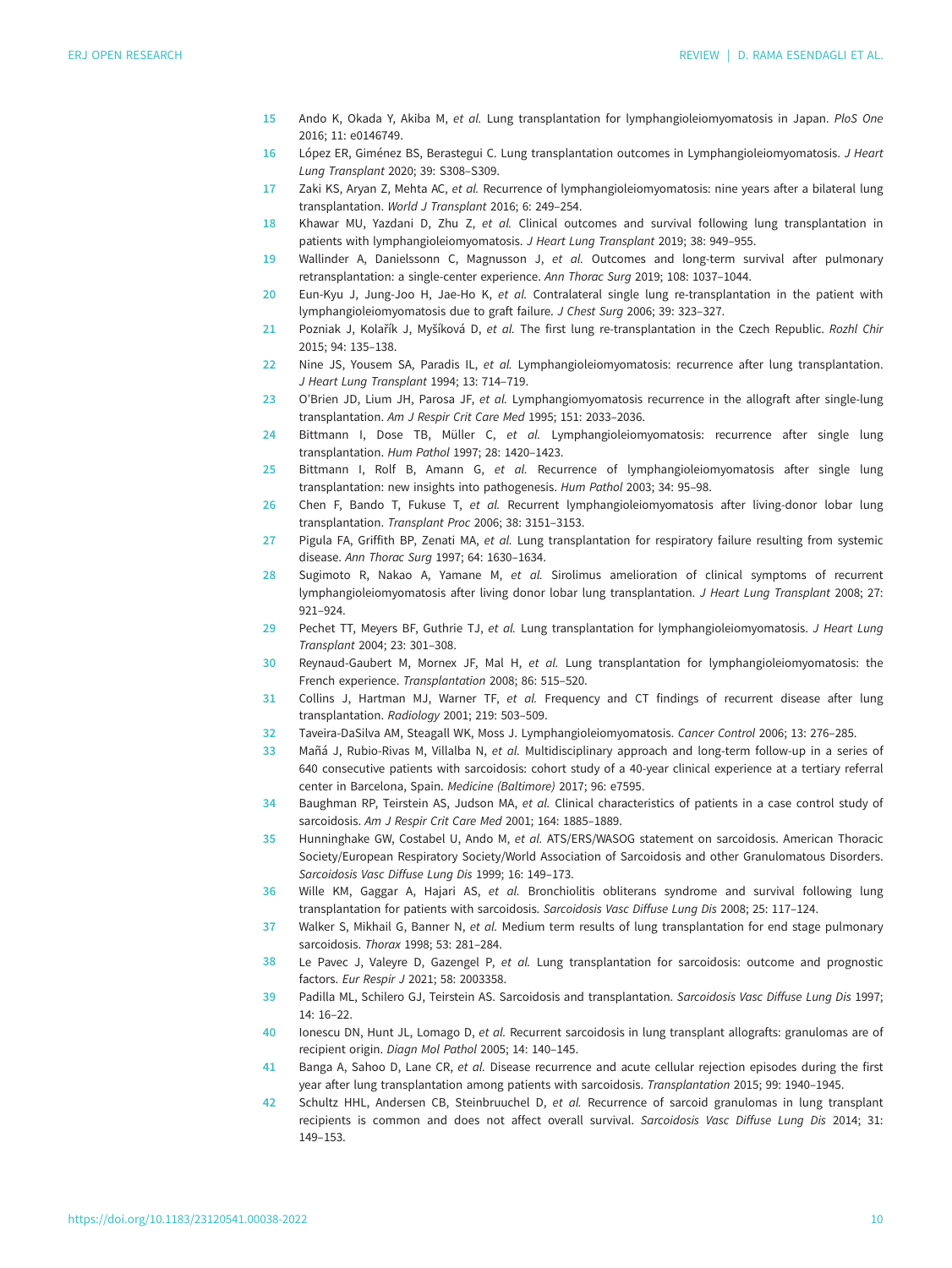- <span id="page-10-0"></span>43 Bjørtuft O, Foerster A, Boe J, et al. Single lung transplantation as treatment for end-stage pulmonary sarcoidosis: recurrence of sarcoidosis in two different lung allografts in one patient. J Heart Lung Transplant 1994; 13: 24–29.
- 44 Johnson BA, Duncan SR, Ohori NP, et al. Recurrence of sarcoidosis in pulmonary allograft recipients. Am Rev Respir Dis 1993; 148: 1373–1377.
- 45 Martel S, Carré PC, Carrera G, et al. Tumour necrosis factor alpha gene expression by alveolar macrophages in human lung allograft recipient with recurrence of sarcoidosis. Toulouse Lung Transplantation Group. Eur Respir J 1996; 9: 1087–1089.
- 46 Nunley DR, Hattler B, Keenan RJ, et al. Lung transplantation for end-stage pulmonary sarcoidosis. Sarcoidosis Vasc Diffuse Lung Dis 1999; 16: 93–100.
- 47 Kazerooni EA, Jackson C, Cascade PN. Sarcoidosis: recurrence of primary disease in transplanted lungs. Radiology 1994; 192: 461–464.
- 48 Martinez FJ, Orens JB, Deeb M, et al. Recurrence of sarcoidosis following bilateral allogeneic lung transplantation. Chest 1994; 106: 1597–1599.
- 49 Müller C, Briegel J, Haller M, et al. Sarcoidosis recurrence following lung transplantation. Transplantation 1996; 61: 1117–1119.
- 50 Formann JD, Klein JT, Silver RF, et al. Selective activation and accumulation of oligoclonal Vβ-specific T cells in active pulmonary sarcoidosis. J Clin Invest 1994; 94: 1533–1542.
- 51 Linke M, Pham HTT, Katholnig K, et al. Chronic signaling via the metabolic checkpoint kinase Mtorc1 induces macrophage granuloma formation and marks sarcoidosis progression. Nat Immunol 2017; 18: 293–302.
- 52 Pacheco Y, Lim CX, Weichhart T, et al. Sarcoidosis and the Mtor, Rac1, and Autophagy Triad. Trends Immunol 2020; 41: 286–299.
- 53 Meye KC. Lung transplantation for pulmonary sarcoidosis. Sarcoidosis Vasc Diffuse Lung Dis 2019; 36: 92–107.
- 54 Wei P, Lu HW, Jiang S, et al. Pulmonary Langerhans cell histiocytosis: case series and literature review. Medicine (Baltimore) 2014; 93: e141.
- 55 Elia D, Torre O, Cassandro R, et al. Pulmonary Langerhans cell histiocytosis: a comprehensive analysis of 40 patients and literature review. Eur J Intern Med 2015; 26: 351–356.
- 56 Mourah S, How-Kit A, Meignin V, et al. Recurrent NRAS mutations in pulmonary Langerhans cell histiocytosis. Eur Respir J 2016; 47: 1785–1796.
- 57 Mason RH, Foley NM, Branley HM, et al. Pulmonary Langerhans cell histiocytosis (PLCH): a new UK register. Thorax 2014; 69: 766–767.
- 58 Castoldi MC, Verrioli A, De Juli E, et al. Pulmonary Langerhans cell histiocytosis: the many faces of presentation at initial CT scan. Insights Imaging 2014; 5: 483–492.
- 59 Tazi A. Adult pulmonary Langerhans' cell histiocytosis. Eur Respir J 2006; 27: 1272–1285.
- 60 Harari S, Torre O, Cassandro R, et al. Bronchoscopic diagnosis of Langerhans cell histiocytosis and lymphangioleiomyomatosis. Respir Med 2012; 106: 1286–1292.
- 61 Lorillon G, Bergeron A, Detourmignies L, et al. Cladribine is effective against cystic pulmonary Langerhans cell histiocytosis. Am J Respir Crit Care Med 2012; 186: 930–932.
- 62 Gaensler EA, Carrington CB. Open biopsy for chronic diffuse infiltrative lung disease: clinical, roentgenographic, and physiological correlations in 502 patients. Ann Thorac Surg 1980; 30: 411–426.
- 63 Gabbay E, Dark JH, Ashcroft T, et al. Recurrence of Langerhans' cell granulomatosis following lung transplantation. Thorax 1998; 53: 326–327.
- 64 Habib SB, Congleton JD, Carr D, et al. Recurrence of recipient Langerhans' cell histiocytosis following bilateral lung transplantation. Thorax 1998; 53: 323–325.
- 65 Etienne B, Bertocchi M, Gamondes JP, et al. Relapsing pulmonary Langerhans cell histiocytosis after lung transplantation. Am J Respir Crit Care Med 1998; 157: 288–291.
- 66 Dauriat G, Mal H, Gabriel T, et al. Lung transplantation for pulmonary Langerhans' cell histiocytosis: a multicenter analysis. Transplantation 2006; 81: 746–750.
- 67 Zheng M, Marron RM, Sehgal S. Hard metal lung disease: update in diagnosis and management. Current Pulmonol Rep 2020; 9: 37–46.
- 68 Akira M. Uncommon pneumoconioses: CT and pathologic findings. Radiology 1995; 197: 403–409.
- 69 Nemery B, Verbeken EK, Demedts M. Giant cell interstitial pneumonia (hard metal lung disease, cobalt lung). Semin Respir Crit Care Med 2001; 22: 435–448.
- 70 Nemery B, Nagels J. Rapidly fatal progression of cobalt lung in a diamond polisher. Am Rev Respir Dis 1990; 141: 1373–1378.
- 71 Ratto D, Balmes J, Boylen T, et al. Pregnancy in a woman with severe pulmonary fibrosis secondary to hard metal disease. Chest 1988; 93: 663–665.
- 72 Tarabichi Y, Saggar R, Wallace WD, et al. Primary disease recurrence after single lung transplantation in a patient with prior hard metal exposure. J Heart Lung Transplant 2015; 34: 1216–1218.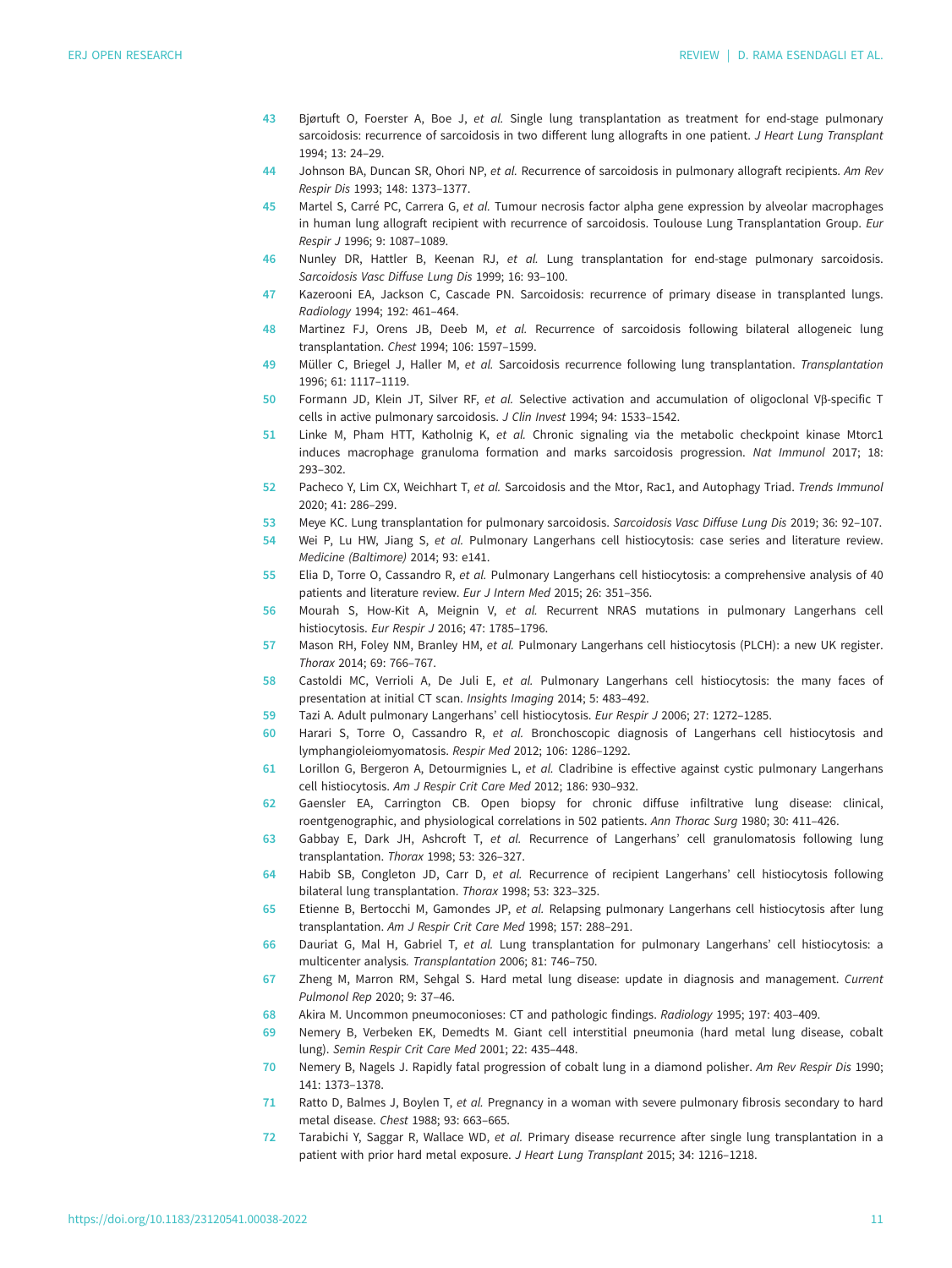- <span id="page-11-0"></span>73 Frost AE, Keller CA, Brown RW, et al. Giant cell interstitial pneumonitis: disease recurrence in the transplanted lung. Am J Respir Crit Care Med 1994; 148: 1401–1404.
- 74 de Serres FJ. Worldwide racial and ethnic distribution of alpha1antitrypsin deficiency: summary of an analysis of published genetic epidemiologic surveys. Chest 2002; 122: 1818–1829.
- 75 Kelly E, Greene CM, Carroll TP, et al. Alpha-1 antitrypsin deficiency. Respir Med CME 2011; 4: 1–8.
- 76 Lieberman J, Winter B, Sastre A. Alpha 1-antitrypsin Pi-types in 965 COPD patients. Chest 1986; 89: 370–373.
- 77 American Thoracic Society; European Respiratory Society. American Thoracic Society/European Respiratory Society statement: standards for the diagnosis and management of individuals with alpha1 antitrypsin deficiency. Am J Respir Crit Care Med 2003; 168: 818–900.
- 78 Stoller JK, Aboussouan LS. α1-antitrypsin deficiency. Lancet 2005; 365: 2225–2236.
- 79 Stone HM, Edgar RG, Thompson RD, et al. Lung transplantation in alpha-1-antitrypsin deficiency. COPD 2016; 13: 146–152.
- 80 Mal H, Guignabert C, Thabut G, et al. Recurrence of pulmonary emphysema in an  $\alpha$ -1 proteinase inhibitor-deficient lung transplant recipient. Am J Respir Crit Care Med 2004; 170: 811–814.
- 81 Ataya A. Recurrence of emphysema post-lung transplantation in a patient with alpha 1 antitrypsin deficiency (AATD). Respir Med Case Rep 2020; 31: 101309.
- 82 Glanville AR, Hopkins PM, Aboyoun CL, et al. Recurrent emphysema after lung transplantation for alpha-1 antitrypsin deficiency. Am J Respir Crit Care Med 2002; 165: A391.
- 83 Borie R, Danel C, Debray MP, et al. Pulmonary alveolar proteinosis. Eur Respir Rev 2011; 20: 98-107.
- 84 Kitamura T, Tanaka N, Watanabe J, et al. Idiopathic pulmonary alveolar proteinosis as an autoimmune disease with neutralizing antibody against granulocyte/macrophage colony-stimulating factor. J Exp Med 1999; 190: 875–880.
- 85 Inoue Y, Trapnell BC, Tazawa R, et al. Characteristics of a large cohort of patients with autoimmune pulmonary alveolar proteinosis in Japan. Am J Respir Crit Care Med 2008; 177: 752–762.
- 86 Holbert JM, Costello P, Li W, et al. CT features of pulmonary alveolar proteinosis. AJR Am J Roentgenol 2001; 176: 1287–1294.
- 87 Kumar A, Abdelmalak B, Inoue Y, et al. Pulmonary alveolar proteinosis in adults: pathophysiology and clinical approach. Lancet Respir Med 2018; 6: 554–565.
- 88 Parker LA, Novotny DB. Recurrent alveolar proteinosis following double lung transplantation. Chest 1997; 111: 1457–1458.
- 89 Santamaria F, Brancaccio G, Parenti G, et al. Recurrent fatal pulmonary alveolar proteinosis after heart-lung transplantation in a child with lysinuric protein intolerance. J Pediatr 2004; 145: 268–272.
- 90 Takaki M, Tanaka T, Komohara Y, et al. Recurrence of pulmonary alveolar proteinosis after bilateral lung transplantation in a patient with a nonsense mutation in CSF2RB. Respir Med Case Rep 2016; 19: 89–93.
- 91 Divithotawela C, Apte SH, Tan ME, et al. Pulmonary alveolar proteinosis after lung transplantation. Respirol Case Rep 2020; 8: e00566.
- 92 Thachuthara-George J, Neeraj S, Buckner B, et al. Pulmonary alveolar proteinosis (PAP) after lung transplant. Chest 2015; 148: 380A.
- 93 Yousem SA. Alveolar lipoproteinosis in lung allograft recipients. Hum Pathol 1997; 28: 1383–1386.
- 94 Du EZ, Yung GL, Le DT, et al. Severe alveolar proteinosis following chemotherapy for acute myeloid leukemia in a lung allograft recipient. J Thorac Imaging 2001; 16: 307–309.
- 95 De Oliveira NC, Osaki S, Maloney J, et al. Lung transplant for interstitial lung disease: outcomes for single versus bilateral lung transplantation. Interact Cardiovasc Thorac Surg 2012; 14: 263–267.
- 96 Kim C, Cordova F, Toyoda Y. Lung transplantation in interstitial lung disease. In: Baughman RP, Carbone RG, Nathan SD, eds. Pulmonary Hypertension and Interstitial Lung Disease. Cham, Springer, 2017; pp. 85–102.
- 97 Kern RM, Singer JP, Koth L, et al. Lung transplantation for hypersensitivity pneumonitis. Chest 2015; 147: 1558–1565.
- 98 Vourlekis JS, Schwarz MI, Cherniack RM, et al. The effect of pulmonary fibrosis on survival in patients with hypersensitivity pneumonitis. Am J Med 2004; 116: 662–668.
- 99 Hellemons ME, Moor CC, von der Thüsen J, et al. Desquamative interstitial pneumonia: a systematic review of its features and outcomes. Eur Respir Rev 2020; 29: 190181.
- 100 Godbert B, Wissler MP, Vignaud JM. Desquamative interstitial pneumonia: an analytic review with an emphasis on aetiology. Eur Respir Rev 2013; 22: 117–123.
- 101 King MB, Jessurun J, Hertz MI. Recurrence of desquamative interstitial pneumonia after lung transplantation. Am J Respir Crit Care Med 1997; 156: 2003–2005.
- 102 Verleden GM, King MB, Jessurun J, et al. Recurrence of desquamative interstitial pneumonia after lung transplantation. Am J Respir Crit Care Med 1998; 157: 1349–1350.
- 103 Kotecha A, Balakrishnan B, Alaa AS, et al. An unusual case of desquamative interstitial pneumonia recurrence after lung transplant. Chest 2019; 156: Suppl., A1233.
- 104 Bhatt SP, Parekh KR, Geist LJ, et al. Rapid recurrence of interstitial fibrosis following lung transplantation. Chest 2010; 138: Suppl., 44A.